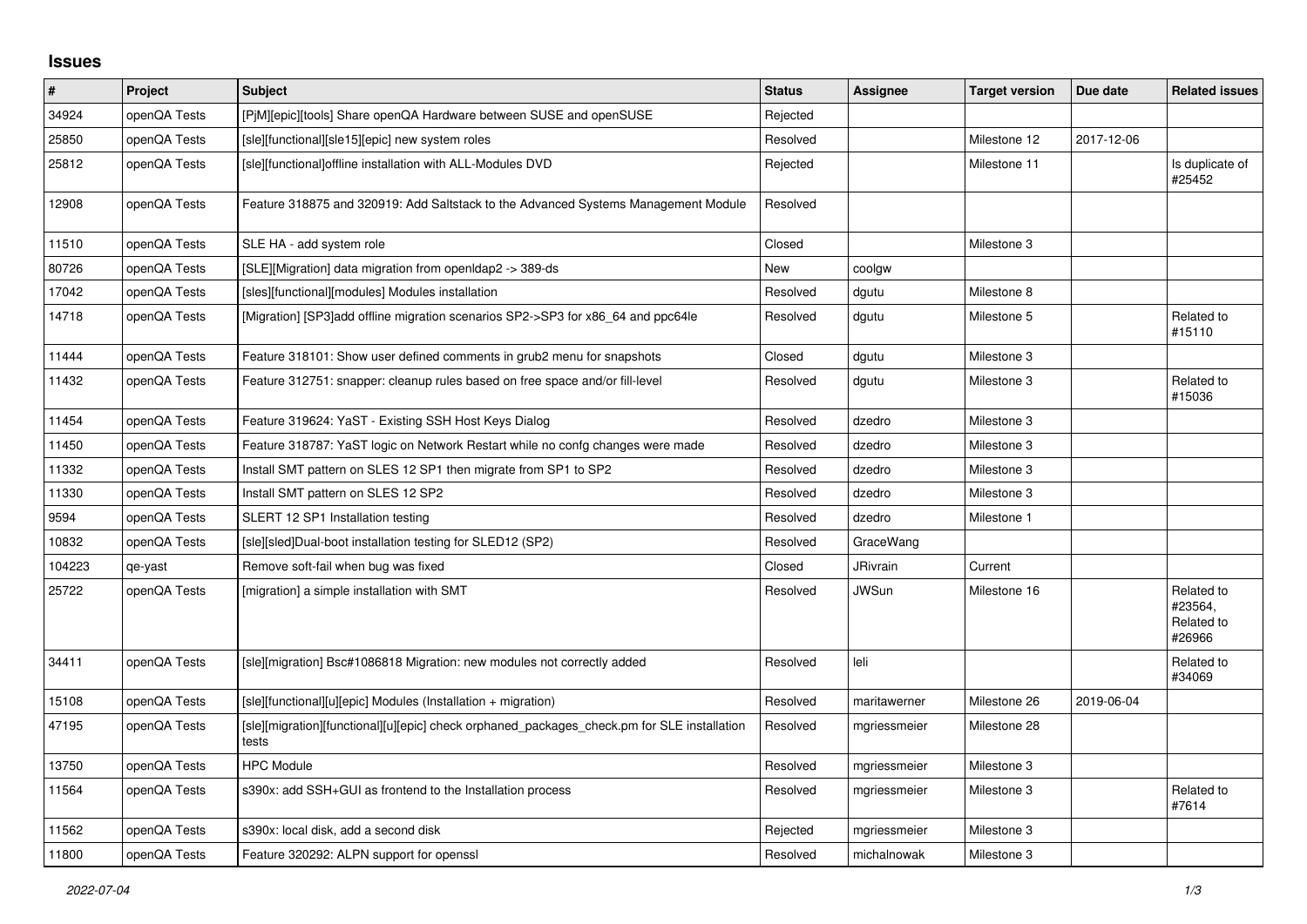| $\vert$ # | Project      | <b>Subject</b>                                                                                                                                                                                                                       | <b>Status</b> | <b>Assignee</b> | <b>Target version</b> | Due date   | <b>Related issues</b>                         |
|-----------|--------------|--------------------------------------------------------------------------------------------------------------------------------------------------------------------------------------------------------------------------------------|---------------|-----------------|-----------------------|------------|-----------------------------------------------|
| 11708     | openQA Tests | Add-on installation: review zypper Ir testcase                                                                                                                                                                                       | Resolved      | michalnowak     | Milestone 3           |            | Related to<br>#11460                          |
| 11460     | openQA Tests | Feature 320494: Disable installation source after installation if we register system                                                                                                                                                 | Resolved      | michalnowak     | Milestone 3           |            | Related to<br>#11708                          |
| 11456     | openQA Tests | Feature 319639: Set hostname in Installer properly                                                                                                                                                                                   | Resolved      | michalnowak     | Milestone 3           |            |                                               |
| 15546     | openQA Tests | [Migration] Combine both online and offline upgrades into one jobgroup                                                                                                                                                               | Resolved      | mitiao          | Milestone 6           |            |                                               |
| 15112     | openQA Tests | [Migration] SLES: minimal necessary patches                                                                                                                                                                                          | Resolved      | mitiao          | Milestone 6           |            | Related to<br>#10996.<br>Related to<br>#16718 |
| 15110     | openQA Tests | [Online migration] SLES and SLED: SP2->SP3                                                                                                                                                                                           | Resolved      | mitiao          |                       |            | Related to<br>#14718                          |
| 14720     | openQA Tests | [migration][sp3][aarch64] add offline migration scenarios SP2->SP3 for aarch64                                                                                                                                                       | Resolved      | mitiao          | Milestone 8           |            | Blocked by<br>#11948                          |
| 11798     | openQA Tests | Feature 319981: ACPI Support for AArch64                                                                                                                                                                                             | Resolved      | mkravec         |                       |            |                                               |
| 11794     | openQA Tests | Feature 319335: VNC: Secondary viewonly password                                                                                                                                                                                     | Resolved      | mkravec         |                       |            |                                               |
| 11792     | openQA Tests | Feature 313516: implement image based snapshotting for btrfs analog to zfs send/receive                                                                                                                                              | Resolved      | mkravec         |                       |            |                                               |
| 11452     | openQA Tests | Feature 318945: AutoYaST EULA display                                                                                                                                                                                                | Resolved      | mkravec         | Milestone 3           |            |                                               |
| 11448     | openQA Tests | Feature 318405: implement bash autocompletion for btrfs commands                                                                                                                                                                     | Resolved      | mkravec         | Milestone 3           |            |                                               |
| 11446     | openQA Tests | Feature 318144: Btrfs quota group improvements                                                                                                                                                                                       | Resolved      | mkravec         | Milestone 3           |            | Copied to<br>#13974                           |
| 11442     | openQA Tests | Feature 317970: Remove creation of autoyast profile during installation                                                                                                                                                              | Resolved      | mkravec         | Milestone 3           |            |                                               |
| 11440     | openQA Tests | Feature 317897: [BETA 1] Provide minimal possible size of a btrfs filesystem for resizing                                                                                                                                            | Resolved      | mkravec         | Milestone 3           |            |                                               |
| 17208     | openQA Tests | [sle][functional][yast][y][mandatory][medium][epic] LVM Thin Provisioning                                                                                                                                                            | Resolved      | mloviska        | Milestone 21+         | 2018-09-25 |                                               |
| 12910     | openQA Tests | Feature 320418: Proper placement of "encrypt filesystem" option                                                                                                                                                                      | Resolved      | okurz           | Milestone 3           |            |                                               |
| 11804     | openQA Tests | Feature 320678: GCC 4.8 on SDK for AArch64                                                                                                                                                                                           | Resolved      | okurz           | Milestone 3           |            |                                               |
| 11572     | openQA Tests | Toolchain Module on aarch 64                                                                                                                                                                                                         | Resolved      | okurz           |                       |            |                                               |
| 11462     | openQA Tests | Feature 320597 and 320699: Introduce 'zypper lifecycle' to provide information about life<br>cycle of individual products and packages and Do not communicate End of Support dates,<br>that change later to a previous point in time | Resolved      | okurz           | Milestone 3           |            |                                               |
| 11458     | openQA Tests | Feature 319716: Automatic Update of YaST at beginning of the installation                                                                                                                                                            | Resolved      | okurz           | Milestone 3           |            |                                               |
| 11436     | openQA Tests | Feature 317701: Additional bootloader testing: Do not use perl-bootloader in<br>vast2-bootloader                                                                                                                                     | Resolved      | okurz           | Milestone 3           |            |                                               |